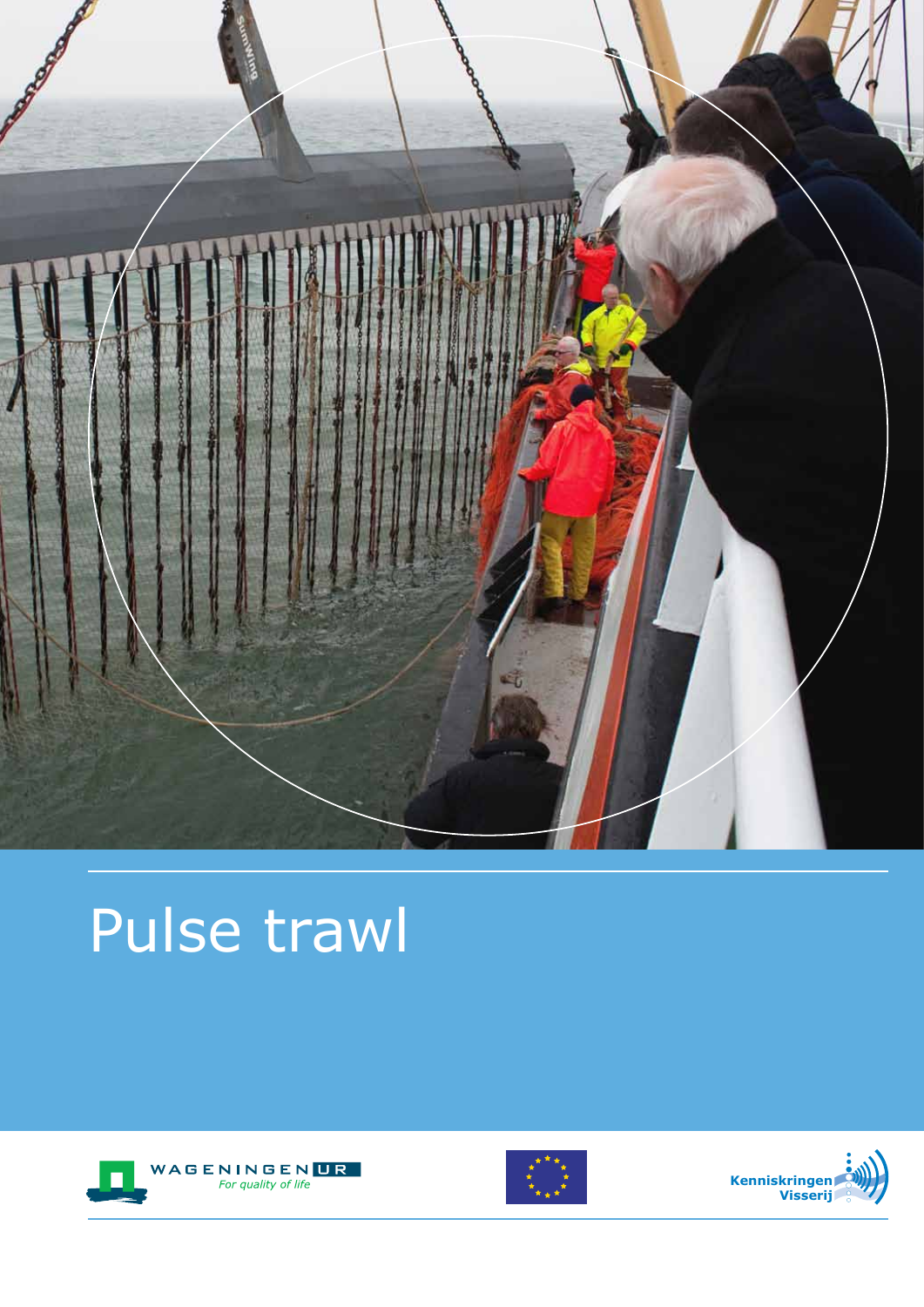# **Background**

Since 2009, more and more Dutch fishers have been switching from traditional beam trawling to pulse trawling. Beam trawling works by dragging tickler chains across the seabed to startle the fish and make them leap into the net. The most commonly used pulse trawling techniques are *pulskor* (pulse trawl) and *pulswing* (pulse wing). Both are based on a system which emits short electric pulses on a part of the seabed. This makes the muscles of the fish contract, whereupon the fish detach from the seabed and land in the net. The energy requirements for pulse trawling are lower than for traditional beam trawling, because the equipment is lighter, the speed is slower, and resistance is weaker since there is less contact with the seabed. Less fuel is needed to operate the equipment, making the entire process more economical.

Pulse trawling, a relatively new technology, is raising many questions about sustainability and economic feasibility, and has led to a large body of research in recent decades. This factsheet summarises the latest information on catches, discards, ecosystem effects, and economic viability in relation to the use of pulse trawling in flatfish fishing.

### Policy and dispensations

So far (as at 2014), the use of electricity for fishing has been banned in the EU (EU Regulation 850/98). Since 2007, however, 5% of the beam trawl fleet of all Member States has had temporary dispensation in the southern North Sea. Accordingly, a few Dutch fishers have been using pulse technology since 2009. A part of the Dutch flatfish fleet currently have a dispensation; 42 vessels in 2013. The Dutch flatfish sector was granted dispensation for another 42 vessels in 2014. Sector representatives do not expect all these dispensations granted in 2014 to be used, given that the heavy investments involved in making the necessary adaptations to the vessels must first be shown to be financially feasible. Moreover, adequate sole quotas are needed, as larger quantities of sole are caught in pulse trawling. The sole quotas for the Netherlands are too low at present to allow all flatfish vessels to fish sole with pulse technology.

### Pulse trawling compared with beam trawling

In 2012, fishing with pulse technique delivered better net results than fishing with the traditional beam trawl technique (Table 1): a net profit of 11 euros was realised for every 100 euros earned from pulse trawling, whereas a net loss of 7 euros was sustained for every 100 euros earned from beam trawling. The difference is explained by the fact that the total costs are lower for pulse trawling: though the costs of investment (depreciations) and

equipment, and, above all, the catch-based pay for the crew were higher, the fuel costs were much lower, making for a better overall result.

Table 1. Index figures for beam and pulse trawling in terms of revenues, costs, and net result for 2012. Fishing with beam trawl technique makes a loss of 7 euros on every 100 euros earned, whereas fishing with pulse trawl technique makes a profit of 11 euros.

| <b>Beam</b> | <b>Pulse</b> |
|-------------|--------------|
| 100         | 100          |
| 107         | 89           |
| $-7$        | 11           |
|             |              |

Source: Taal *et al*., 2013



Beam trawl.



Pulse trawl.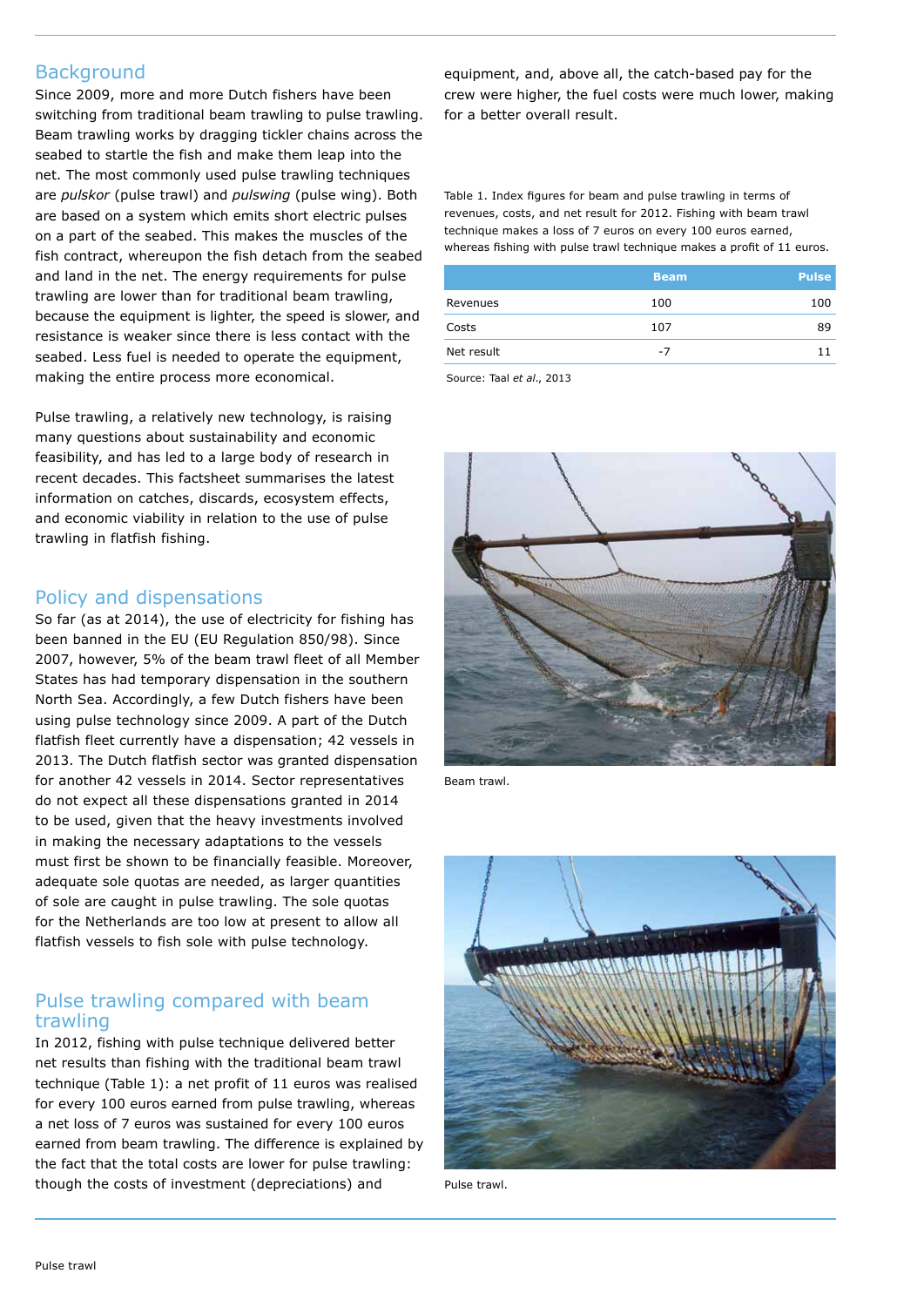In 2012, fuel consumption was, on average, 45% lower in pulse trawling than in beam trawling. This is probably because in pulse trawling, the fishing speed is usually one nautical mile per hour slower, and the equipment is lighter, causing less disturbance on the seabed.

In 2012, the net profit from pulse trawling was, on average, 578 euros per day-at-sea greater than from traditional beam trawling. Lower levels of fuel consumption resulting in lower fuel costs per day, plus the relatively higher yield in sole are largely responsible for this result.

Unwanted by-catch is lower for pulse trawling than for beam trawling (Table 2). Fewer undersized plaice are caught per hour and numbers of discarded benthos are lower.

# Composition of the catch for pulse trawling

Fewer fish are caught with pulse trawling than with beam trawling (Table 2). The composition of the catch varies widely. The greatest difference is in the proportion of sole to plaice: in pulse trawling, sole accounts for 34% of the landings compared with 12% in beam trawling. Pulse technology therefore seems to be particularly suited to catching sole.

In 2012, 25 pulse trawlers, guided by IMARES, took samples of the composition of their catch for a year. Many differences emerged between vessels, seasons, and areas. According to the average scenario, 31% of the catch consists of landings, 10% of undersized plaice and sole, 7% of miscellaneous fish discards, 18% of benthos, and 34% of dead and inanimate material.

Table 2. Pulse technology compared with beam technology, 1,500-2,000 Hp. Figures are averages for 2012.

|                          | <b>Pulse trawling</b>                                                                                                                                                                                | <b>Beam trawling with chains</b>                                                                                     |  |
|--------------------------|------------------------------------------------------------------------------------------------------------------------------------------------------------------------------------------------------|----------------------------------------------------------------------------------------------------------------------|--|
| Fishing speed            | 5.5 nautical miles/hour                                                                                                                                                                              | 6.5 nautical miles/hour                                                                                              |  |
| Fuel consumption         | 4,100 litres/day-at-sea                                                                                                                                                                              | 7,400 litres/day-at-sea                                                                                              |  |
|                          | 2.21 litres diesel/kg fish                                                                                                                                                                           | 2.36 litres diesel/kg fish                                                                                           |  |
| Landings                 | 1,900 kg fish/day-at-sea                                                                                                                                                                             | 3,100 kg fish/day-at-sea                                                                                             |  |
| Returns on fish          | 2.17 euros/litre diesel                                                                                                                                                                              | 1.23 euros/litre diesel                                                                                              |  |
| Composition of the catch |                                                                                                                                                                                                      |                                                                                                                      |  |
| Plaice                   | 16%                                                                                                                                                                                                  | 15%                                                                                                                  |  |
| Sole                     |                                                                                                                                                                                                      |                                                                                                                      |  |
| Turbot/brill             | 7%                                                                                                                                                                                                   | 5%                                                                                                                   |  |
| Others                   | 43%                                                                                                                                                                                                  | 12%                                                                                                                  |  |
|                          | 34%                                                                                                                                                                                                  | 68%                                                                                                                  |  |
| <b>Discards</b>          | Around 50% (63 kg/hour) of the total plaice<br>catch and 12% (5 kg/hour) of the total sole<br>catch is thrown back into the sea.                                                                     | Around 50% (87 kg/hour) of the total plaice catch<br>and 17% (6 kg/hour) of the total sole catch is<br>discarded.    |  |
|                          | Less benthos is caught and discarded in<br>pulse fishing than in beam fishing with tickler<br>chains. For example, there was a sixfold<br>reduction in starfish and a twofold reduction<br>in crabs. | More benthos is caught and thrown back into the<br>sea in beam fishing with tickler chains than in pulse<br>fishing. |  |

Sources:

Quirijns *et al*., 2013, information on fishing speed (average of 2 ships for pulse trawling, 1 for beam trawling); Rasenberg *et al*., 2013, information on discards (average of 19 ships (>300 hp) for pulse trawling, 9 for beam trawling); Taal *et al*., 2013, information on fuel consumption, landings, profit, and catch composition (average of 15 ships for pulse

trawling and 10 for beam trawling across the whole of 2012).